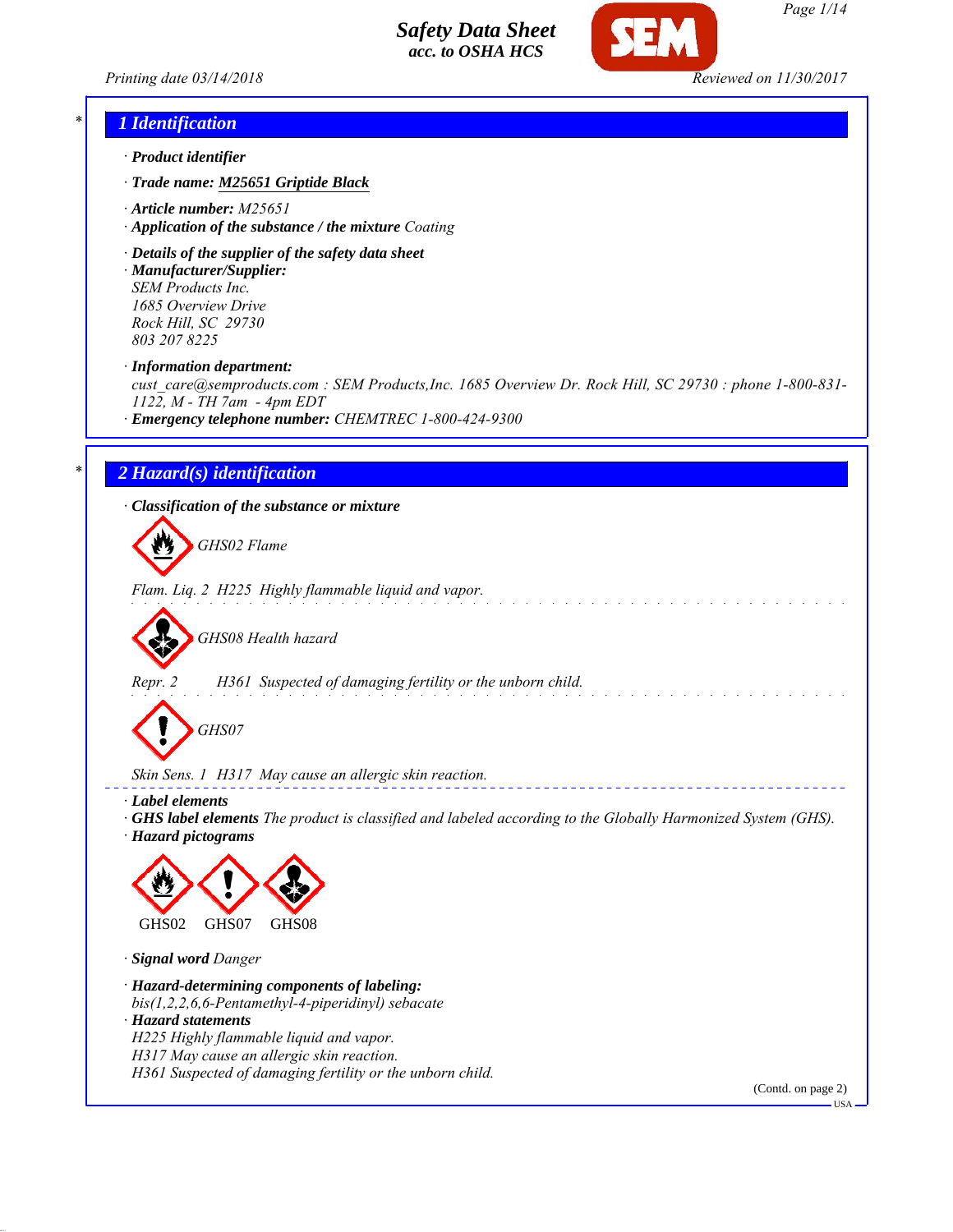*Printing date 03/14/2018 Reviewed on 11/30/2017*

**SFM** 

*Trade name: M25651 Griptide Black*

|                                    | (Contd. of page 1)                                                                                          |
|------------------------------------|-------------------------------------------------------------------------------------------------------------|
| · Precautionary statements         |                                                                                                             |
| <i>P201</i>                        | Obtain special instructions before use.                                                                     |
| <i>P202</i>                        | Do not handle until all safety precautions have been read and understood.                                   |
| P210                               | Keep away from heat/sparks/open flames/hot surfaces. - No smoking.                                          |
| P233                               | Keep container tightly closed.                                                                              |
| P <sub>240</sub>                   | Ground/bond container and receiving equipment.                                                              |
| <i>P241</i>                        | Use explosion-proof electrical/ventilating/lighting/equipment.                                              |
| P <sub>242</sub>                   | Use only non-sparking tools.                                                                                |
| P <sub>243</sub>                   | Take precautionary measures against static discharge.                                                       |
| P <sub>261</sub>                   | Avoid breathing dust/fume/gas/mist/vapors/spray                                                             |
| P272                               | Contaminated work clothing must not be allowed out of the workplace.                                        |
| P280                               | Wear protective gloves/protective clothing/eye protection/face protection.                                  |
|                                    | P303+P361+P353 If on skin (or hair): Take off immediately all contaminated clothing. Rinse skin with water/ |
|                                    | shower.                                                                                                     |
| $P308 + P313$                      | IF exposed or concerned: Get medical advice/attention.                                                      |
| <i>P321</i>                        | Specific treatment (see on this label).                                                                     |
| $P333 + P313$                      | If skin irritation or rash occurs: Get medical advice/attention.                                            |
| P363                               | Wash contaminated clothing before reuse.                                                                    |
| $P370 + P378$                      | In case of fire: Use for extinction: CO2, powder or water spray.                                            |
| $P403 + P235$                      | Store in a well-ventilated place. Keep cool.                                                                |
| <i>P405</i>                        | Store locked up.                                                                                            |
| <i>P501</i>                        | Dispose of contents/container in accordance with local/regional/national/international                      |
|                                    | regulations.                                                                                                |
| · Classification system:           |                                                                                                             |
| $\cdot$ NFPA ratings (scale 0 - 4) |                                                                                                             |
| $\sim$                             |                                                                                                             |



*· HMIS-ratings (scale 0 - 4)*

 HEALTH FIRE  $\boxed{\text{REACTIVITY} \boxed{0}}$  Reactivity = 0 0 *Health = 0* 3 *Fire = 3*

*· Other hazards*

*· Results of PBT and vPvB assessment*

- *· PBT: Not applicable.*
- *· vPvB: Not applicable.*

# *\* 3 Composition/information on ingredients*

- *· Chemical characterization: Mixtures*
- *· Description:*

*Mixture: consisting of the following components. Weight percentages*

| $\cdot$ Dangerous components: |                    |
|-------------------------------|--------------------|
| 123-86-4 $n$ -butyl acetate   | $10 - 13\%$        |
| 540-88-5 tert-butyl acetate   | $5 - 7\%$          |
| $110-43-0$ heptan-2-one       | $1.5 - 5\%$        |
|                               | (Contd. on page 3) |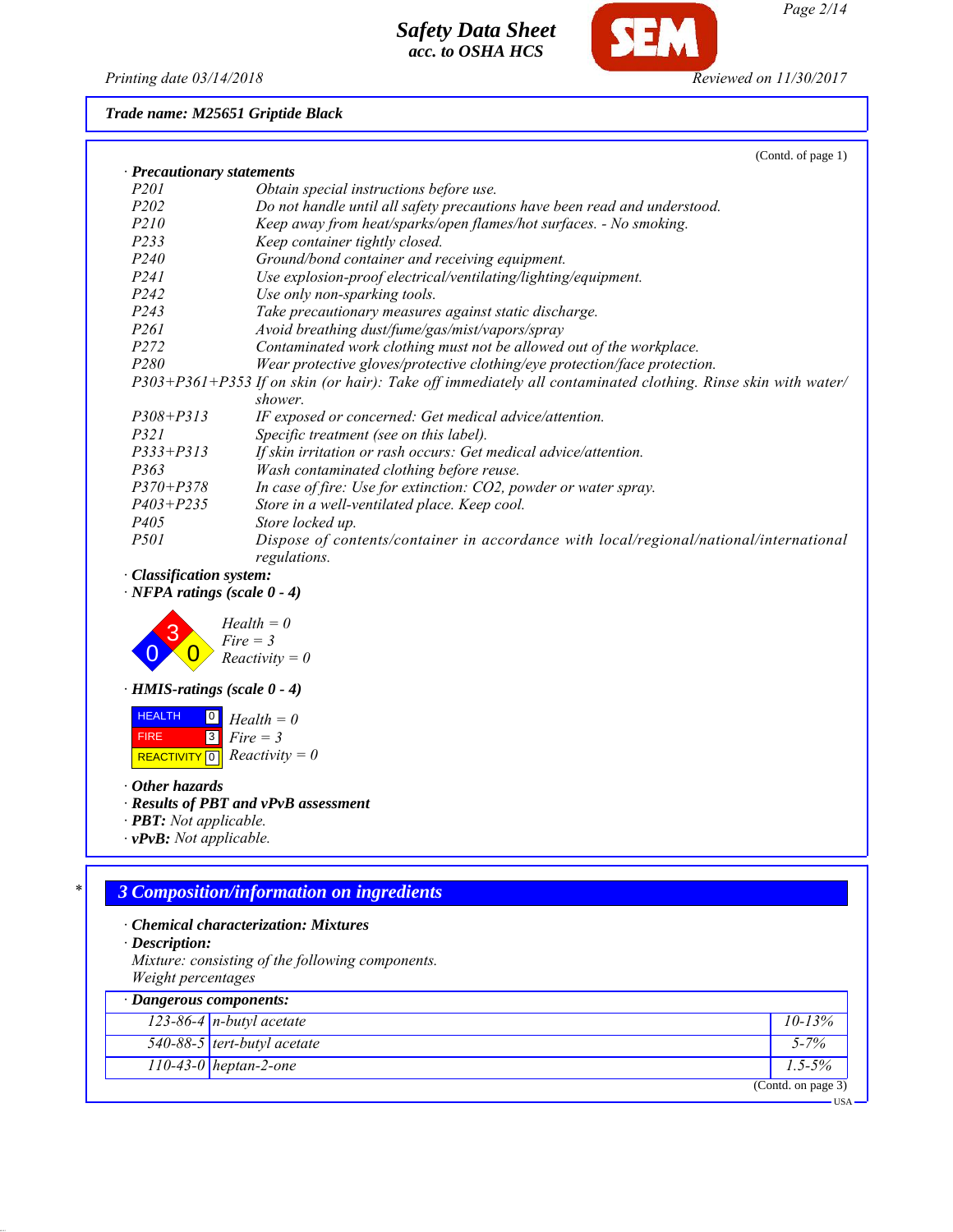*Printing date 03/14/2018 Reviewed on 11/30/2017*

*Trade name: M25651 Griptide Black*

|                   |                                                                            | (Contd. of page 2)     |
|-------------------|----------------------------------------------------------------------------|------------------------|
|                   | $25053 - 09 - 2$ <i>Acrylic Polymer</i>                                    | $1.5 - 5\%$            |
|                   | 108-65-6 2-methoxy-1-methylethyl acetate                                   | $1 - 1.5\%$            |
| $67-64-1$ acetone |                                                                            | $1 - 1.5\%$            |
|                   | $\frac{41556-26-7}{100}$ bis(1,2,2,6,6-Pentamethyl-4-piperidinyl) sebacate | $\geq 0$ 1- $\lt$ 1%   |
| 108-88-3 toluene  |                                                                            | $\geq 0$ 1- $\leq 1\%$ |

### *\* 4 First-aid measures*

#### *· Description of first aid measures*

*· After inhalation:*

*Supply fresh air and to be sure call for a doctor.*

- *In case of unconsciousness place patient stably in side position for transportation.*
- *· After skin contact: Immediately wash with water and soap and rinse thoroughly.*
- *· After eye contact: Rinse opened eye for several minutes under running water.*
- *· After swallowing: If symptoms persist consult doctor.*
- *· Information for doctor:*
- *· Most important symptoms and effects, both acute and delayed No further relevant information available.*
- *· Indication of any immediate medical attention and special treatment needed*
- *No further relevant information available.*

### *\* 5 Fire-fighting measures*

- *· Extinguishing media*
- *· Suitable extinguishing agents:*

*CO2, extinguishing powder or water spray. Fight larger fires with water spray or alcohol resistant foam. · For safety reasons unsuitable extinguishing agents: Water with full jet*

- *· Special hazards arising from the substance or mixture No further relevant information available.*
- *· Advice for firefighters*
- *· Protective equipment: No special measures required.*

### *\* 6 Accidental release measures*

| · Personal precautions, protective equipment and emergency procedures<br>Wear protective equipment. Keep unprotected persons away. |                    |
|------------------------------------------------------------------------------------------------------------------------------------|--------------------|
| · Environmental precautions: Do not allow to enter sewers/ surface or ground water.                                                |                    |
| · Methods and material for containment and cleaning up:                                                                            |                    |
| Absorb with liquid-binding material (sand, diatomite, acid binders, universal binders, sawdust).                                   |                    |
| Dispose contaminated material as waste according to item 13.                                                                       |                    |
| Ensure adequate ventilation.                                                                                                       |                    |
| · Reference to other sections                                                                                                      |                    |
| See Section 7 for information on safe handling.                                                                                    |                    |
| See Section 8 for information on personal protection equipment.                                                                    |                    |
| See Section 13 for disposal information.                                                                                           |                    |
| · Protective Action Criteria for Chemicals                                                                                         |                    |
| $\cdot$ PAC-1:                                                                                                                     |                    |
| 123-86-4 $n$ -butyl acetate                                                                                                        | 5 ppm              |
| $540-88-5$ tert-butyl acetate                                                                                                      | 600 ppm            |
|                                                                                                                                    | (Contd. on page 4) |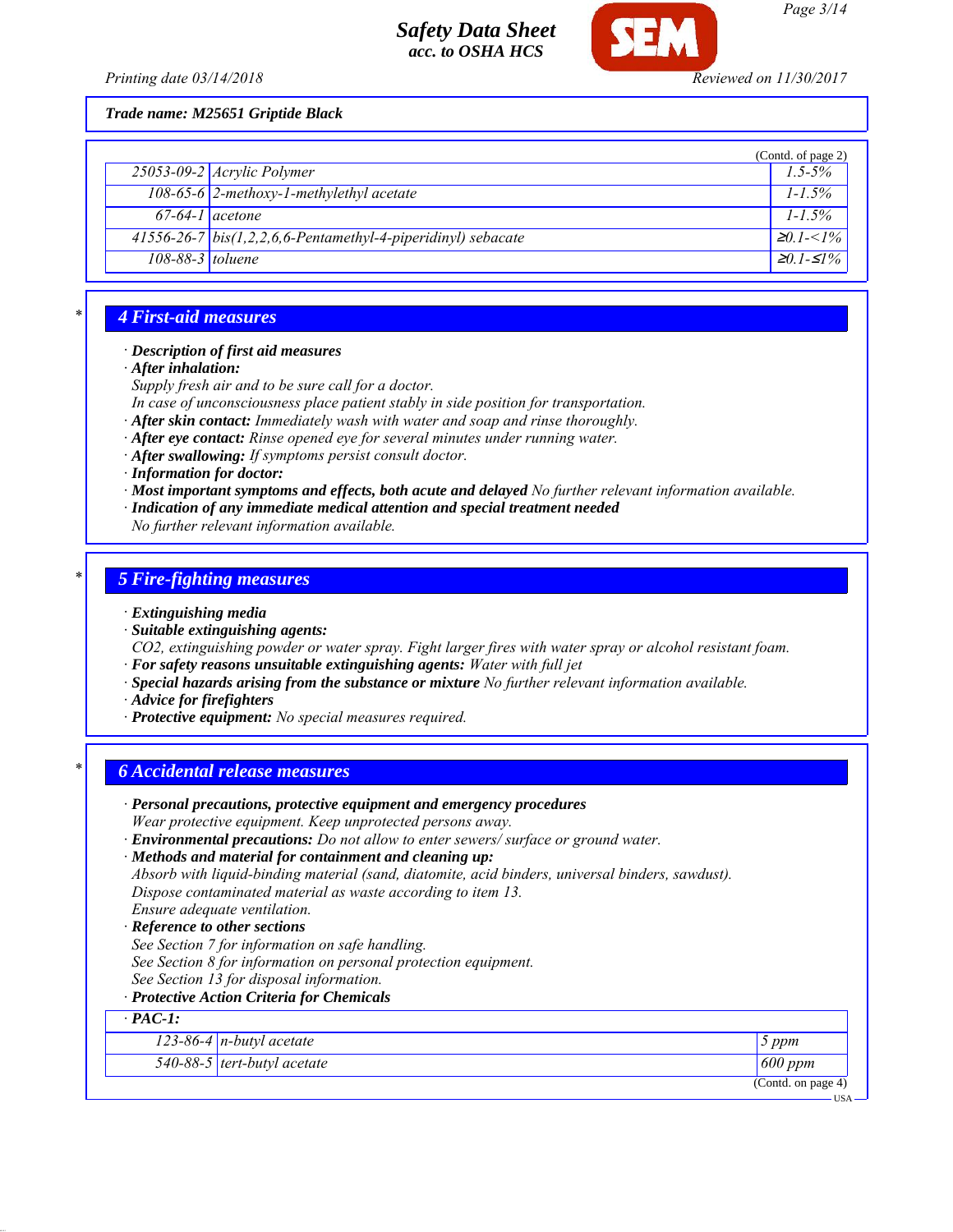

*Printing date 03/14/2018 Reviewed on 11/30/2017*

# *Trade name: M25651 Griptide Black*

|                        | $110-43-0$ heptan-2-one                  | (Contd. of page 3)<br>150 ppm                 |
|------------------------|------------------------------------------|-----------------------------------------------|
|                        | 108-65-6 2-methoxy-1-methylethyl acetate | $\overline{50~ppm}$                           |
|                        | $67-64-1$ acetone                        | 200 ppm                                       |
| $1330 - 20 - 7$ xylene |                                          | $130$ ppm                                     |
| 112945-52-5 SILICA     |                                          | $18$ mg/m <sup>3</sup>                        |
|                        | 1333-86-4 Carbon black                   | $9 \frac{mg}{m^3}$                            |
| 108-88-3 toluene       |                                          | 67 ppm                                        |
|                        | 25322-68-3 Polyethylene glycol           | $30$ mg/m <sup>3</sup>                        |
|                        | 77-58-7 dibutyltin dilaurate             | $1.1$ mg/m <sup>3</sup>                       |
|                        | 14808-60-7 Quartz (SiO2)                 | $0.075$ mg/m <sup>3</sup>                     |
|                        | 111-76-2 2-butoxyethanol                 | 60 ppm                                        |
|                        | $100-41-4$ ethylbenzene                  | 33 ppm                                        |
|                        | $108-83-8$ 2,6-dimethylheptan-4-one      | 75 ppm                                        |
|                        | 70657-70-4 2-methoxypropyl acetate       | $\overline{50}$ ppm                           |
| $\overline{PAC-2}$ :   |                                          |                                               |
|                        | $123-86-4$ n-butyl acetate               | 200 ppm                                       |
|                        | 540-88-5 tert-butyl acetate              | $1,700$ ppm                                   |
|                        | $110-43-0$ heptan-2-one                  | $670$ ppm                                     |
|                        | 108-65-6 2-methoxy-1-methylethyl acetate | $1,000$ ppm                                   |
|                        | $67-64-1$ acetone                        | $3200*ppm$                                    |
| 1330-20-7 xylene       |                                          | $920*ppm$                                     |
| 112945-52-5 SILICA     |                                          | $100$ mg/m <sup>3</sup>                       |
|                        | 1333-86-4 Carbon black                   | $\frac{99 \text{ mg/m}^3}{99 \text{ mg/m}^3}$ |
| 108-88-3 toluene       |                                          | $560$ ppm                                     |
|                        | 25322-68-3 Polyethylene glycol           | $1,300$ mg/m <sup>3</sup>                     |
|                        | 77-58-7 dibutyltin dilaurate             | $8 \, mg/m^3$                                 |
|                        | 14808-60-7 Quartz (SiO2)                 | $33$ mg/m <sup>3</sup>                        |
|                        | 111-76-2 2-butoxyethanol                 | $120$ ppm                                     |
|                        | 100-41-4 ethylbenzene                    | $\overline{1100*ppm}$                         |
|                        | 108-83-8 2,6-dimethylheptan-4-one        | 330 ppm                                       |
|                        | 70657-70-4 2-methoxypropyl acetate       | $\overline{1,000}$ ppm                        |
| $\cdot$ PAC-3:         |                                          |                                               |
|                        | 123-86-4 $n$ -butyl acetate              | 3000* ppm                                     |
|                        | 540-88-5 tert-butyl acetate              | $10,000$ ppm                                  |
|                        | $110-43-0$ heptan-2-one                  | $4000*ppm$                                    |
|                        | 108-65-6 2-methoxy-1-methylethyl acetate | $5000*ppm$                                    |
|                        | $67-64-1$ acetone                        | $5700*ppm$                                    |
| $1330 - 20 - 7$ xylene |                                          | $2500*ppm$                                    |
| 112945-52-5 SILICA     |                                          | $\overline{630 \text{ mg/m}^3}$               |
|                        | $1333-86-4$ Carbon black                 | $590$ mg/m <sup>3</sup>                       |
|                        | 108-88-3 toluene                         | $3700*ppm$                                    |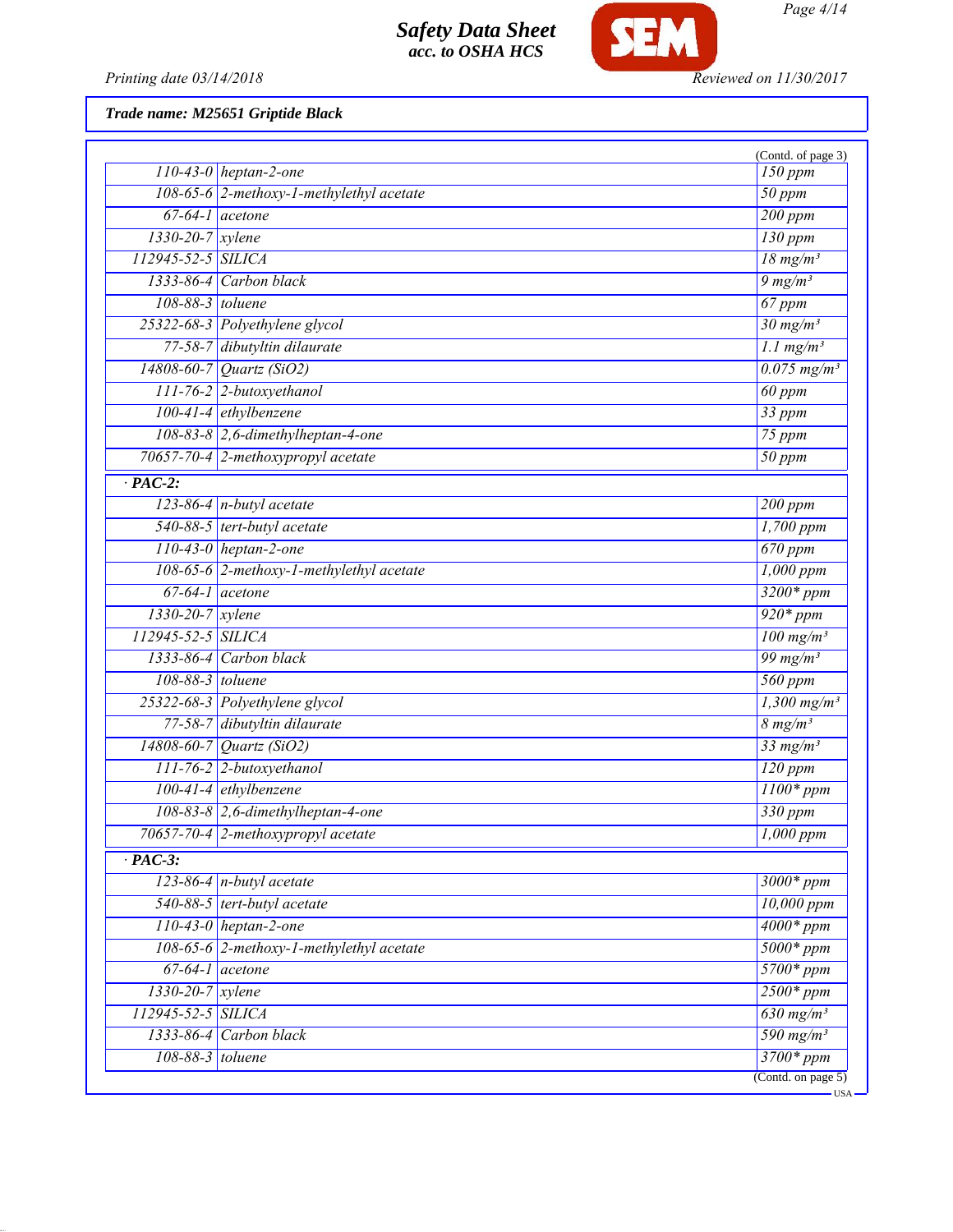

*Printing date 03/14/2018 Reviewed on 11/30/2017*

*Trade name: M25651 Griptide Black*

|                                       | (Contd. of page 4)             |
|---------------------------------------|--------------------------------|
| 25322-68-3 Polyethylene glycol        | 7,700 $mg/m^3$                 |
| 77-58-7 dibutyltin dilaurate          | $48$ mg/m <sup>3</sup>         |
| $14808 - 60 - 7$ <i>Quartz (SiO2)</i> | $\sqrt{200}$ mg/m <sup>3</sup> |
| 111-76-2 2-butoxyethanol              | $700$ ppm                      |
| $100-41-4$ ethylbenzene               | $1800*ppm$                     |
| $108-83-8$ 2,6-dimethylheptan-4-one   | $2000*$ ppm                    |
| 70657-70-4 2-methoxypropyl acetate    | $5,000$ ppm                    |

### *\* 7 Handling and storage*

#### *· Handling:*

*· Precautions for safe handling No special measures required.*

*· Information about protection against explosions and fires:*

*Keep ignition sources away - Do not smoke. Protect against electrostatic charges.*

- *· Conditions for safe storage, including any incompatibilities*
- *· Storage:*
- *· Requirements to be met by storerooms and receptacles: Store in a cool location.*
- *· Information about storage in one common storage facility: Not required.*
- *· Further information about storage conditions:*
- *Keep receptacle tightly sealed.*
- *Store in cool, dry conditions in well sealed receptacles.*
- *· Specific end use(s) No further relevant information available.*

# *\* 8 Exposure controls/personal protection*

*· Additional information about design of technical systems: No further data; see item 7.*

*· Control parameters*

#### *· Components with limit values that require monitoring at the workplace:*

*The following constituents are the only constituents of the product which have a PEL, TLV or other recommended exposure limit.*

*At this time, the other constituents have no known exposure limits.*

|     | 123-86-4 n-butyl acetate                                                                                 |
|-----|----------------------------------------------------------------------------------------------------------|
| PEL | Long-term value: $710$ mg/m <sup>3</sup> , 150 ppm                                                       |
| REL | Long-term value: $950$ mg/m <sup>3</sup> , 200 ppm                                                       |
| TLV | Short-term value: $712$ mg/m <sup>3</sup> , 150 ppm                                                      |
|     | Long-term value: $238$ mg/m <sup>3</sup> , 50 ppm                                                        |
|     | 540-88-5 tert-butyl acetate                                                                              |
| PEL | Long-term value: $950$ mg/m <sup>3</sup> , 200 ppm                                                       |
| REL | Long-term value: $950$ mg/m <sup>3</sup> , 200 ppm                                                       |
| TLV | Short-term value: $712$ mg/m <sup>3</sup> , 150 ppm<br>Long-term value: $238$ mg/m <sup>3</sup> , 50 ppm |
|     | 110-43-0 heptan-2-one                                                                                    |
| PEL | Long-term value: $465$ mg/m <sup>3</sup> , 100 ppm                                                       |
|     | (Contd. on page 6)                                                                                       |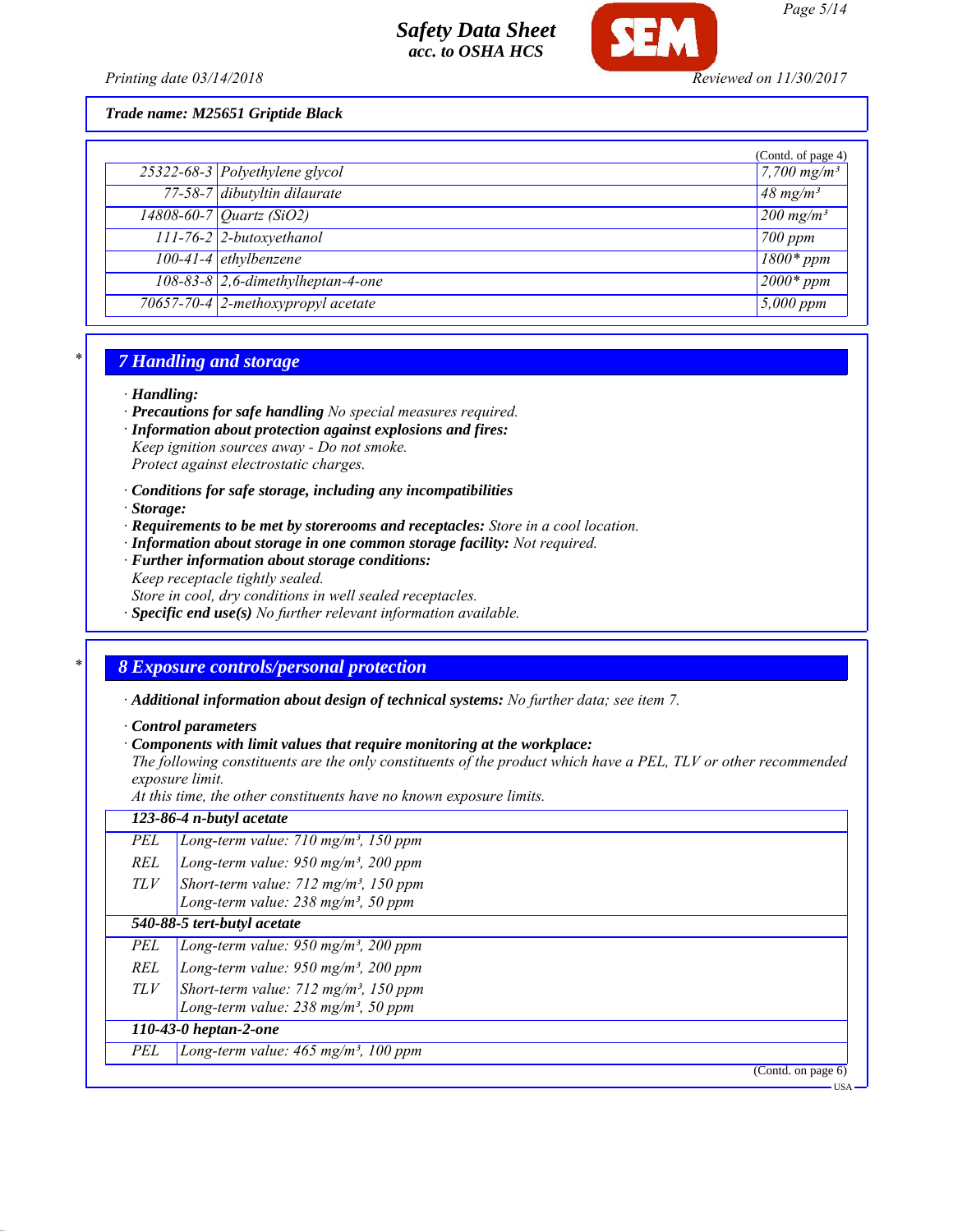

**SEM** 

*Trade name: M25651 Griptide Black*

| Long-term value: 465 mg/m <sup>3</sup> , 100 ppm<br>Long-term value: $233$ mg/m <sup>3</sup> , 50 ppm<br>108-65-6 2-methoxy-1-methylethyl acetate<br>WEEL Long-term value: 50 ppm<br>67-64-1 acetone<br>Long-term value: $2400$ mg/m <sup>3</sup> , 1000 ppm<br>Long-term value: 590 mg/m <sup>3</sup> , 250 ppm<br>Short-term value: $1187$ mg/m <sup>3</sup> , 500 ppm<br>Long-term value: $594$ mg/m <sup>3</sup> , $250$ ppm<br><b>BEI</b><br>108-88-3 toluene<br>Long-term value: 200 ppm<br>Ceiling limit value: 300; 500* ppm<br>*10-min peak per 8-hr shift<br>Short-term value: $560$ mg/m <sup>3</sup> , 150 ppm<br>Long-term value: 375 mg/m <sup>3</sup> , 100 ppm<br>Long-term value: 75 mg/m <sup>3</sup> , 20 ppm<br>BEI<br>· Ingredients with biological limit values:<br>$\overline{67\text{-}64\text{-}1}$ acetone<br>$\overline{BEI}$ 50 mg/L<br>Medium: urine<br>Time: end of shift<br>Parameter: Acetone (nonspecific)<br>108-88-3 toluene<br>$BEI$ 0.02 mg/L<br>Medium: blood<br>Time: prior to last shift of workweek<br>Parameter: Toluene<br>$0.03$ mg/L<br>Medium: urine<br>Time: end of shift<br>Parameter: Toluene<br>$0.3$ mg/g creatinine<br>Medium: urine<br>Time: end of shift<br>Parameter: o-Cresol with hydrolysis (background)<br>· Additional information: The lists that were valid during the creation were used as basis.<br>$\cdot$ Exposure controls<br>· Personal protective equipment:<br>· General protective and hygienic measures:<br>Keep away from foodstuffs, beverages and feed.<br>Immediately remove all soiled and contaminated clothing.<br>Wash hands before breaks and at the end of work.<br>· Breathing equipment: Not required. |            | (Contd. of page 5) |
|---------------------------------------------------------------------------------------------------------------------------------------------------------------------------------------------------------------------------------------------------------------------------------------------------------------------------------------------------------------------------------------------------------------------------------------------------------------------------------------------------------------------------------------------------------------------------------------------------------------------------------------------------------------------------------------------------------------------------------------------------------------------------------------------------------------------------------------------------------------------------------------------------------------------------------------------------------------------------------------------------------------------------------------------------------------------------------------------------------------------------------------------------------------------------------------------------------------------------------------------------------------------------------------------------------------------------------------------------------------------------------------------------------------------------------------------------------------------------------------------------------------------------------------------------------------------------------------------------------------------------------------------------------------------------------------------|------------|--------------------|
|                                                                                                                                                                                                                                                                                                                                                                                                                                                                                                                                                                                                                                                                                                                                                                                                                                                                                                                                                                                                                                                                                                                                                                                                                                                                                                                                                                                                                                                                                                                                                                                                                                                                                             | <b>REL</b> |                    |
|                                                                                                                                                                                                                                                                                                                                                                                                                                                                                                                                                                                                                                                                                                                                                                                                                                                                                                                                                                                                                                                                                                                                                                                                                                                                                                                                                                                                                                                                                                                                                                                                                                                                                             | <b>TLV</b> |                    |
|                                                                                                                                                                                                                                                                                                                                                                                                                                                                                                                                                                                                                                                                                                                                                                                                                                                                                                                                                                                                                                                                                                                                                                                                                                                                                                                                                                                                                                                                                                                                                                                                                                                                                             |            |                    |
|                                                                                                                                                                                                                                                                                                                                                                                                                                                                                                                                                                                                                                                                                                                                                                                                                                                                                                                                                                                                                                                                                                                                                                                                                                                                                                                                                                                                                                                                                                                                                                                                                                                                                             |            |                    |
|                                                                                                                                                                                                                                                                                                                                                                                                                                                                                                                                                                                                                                                                                                                                                                                                                                                                                                                                                                                                                                                                                                                                                                                                                                                                                                                                                                                                                                                                                                                                                                                                                                                                                             |            |                    |
|                                                                                                                                                                                                                                                                                                                                                                                                                                                                                                                                                                                                                                                                                                                                                                                                                                                                                                                                                                                                                                                                                                                                                                                                                                                                                                                                                                                                                                                                                                                                                                                                                                                                                             | <b>PEL</b> |                    |
|                                                                                                                                                                                                                                                                                                                                                                                                                                                                                                                                                                                                                                                                                                                                                                                                                                                                                                                                                                                                                                                                                                                                                                                                                                                                                                                                                                                                                                                                                                                                                                                                                                                                                             | <b>REL</b> |                    |
|                                                                                                                                                                                                                                                                                                                                                                                                                                                                                                                                                                                                                                                                                                                                                                                                                                                                                                                                                                                                                                                                                                                                                                                                                                                                                                                                                                                                                                                                                                                                                                                                                                                                                             | TLV        |                    |
|                                                                                                                                                                                                                                                                                                                                                                                                                                                                                                                                                                                                                                                                                                                                                                                                                                                                                                                                                                                                                                                                                                                                                                                                                                                                                                                                                                                                                                                                                                                                                                                                                                                                                             |            |                    |
|                                                                                                                                                                                                                                                                                                                                                                                                                                                                                                                                                                                                                                                                                                                                                                                                                                                                                                                                                                                                                                                                                                                                                                                                                                                                                                                                                                                                                                                                                                                                                                                                                                                                                             |            |                    |
|                                                                                                                                                                                                                                                                                                                                                                                                                                                                                                                                                                                                                                                                                                                                                                                                                                                                                                                                                                                                                                                                                                                                                                                                                                                                                                                                                                                                                                                                                                                                                                                                                                                                                             | PEL        |                    |
|                                                                                                                                                                                                                                                                                                                                                                                                                                                                                                                                                                                                                                                                                                                                                                                                                                                                                                                                                                                                                                                                                                                                                                                                                                                                                                                                                                                                                                                                                                                                                                                                                                                                                             |            |                    |
|                                                                                                                                                                                                                                                                                                                                                                                                                                                                                                                                                                                                                                                                                                                                                                                                                                                                                                                                                                                                                                                                                                                                                                                                                                                                                                                                                                                                                                                                                                                                                                                                                                                                                             |            |                    |
|                                                                                                                                                                                                                                                                                                                                                                                                                                                                                                                                                                                                                                                                                                                                                                                                                                                                                                                                                                                                                                                                                                                                                                                                                                                                                                                                                                                                                                                                                                                                                                                                                                                                                             | <b>REL</b> |                    |
|                                                                                                                                                                                                                                                                                                                                                                                                                                                                                                                                                                                                                                                                                                                                                                                                                                                                                                                                                                                                                                                                                                                                                                                                                                                                                                                                                                                                                                                                                                                                                                                                                                                                                             |            |                    |
|                                                                                                                                                                                                                                                                                                                                                                                                                                                                                                                                                                                                                                                                                                                                                                                                                                                                                                                                                                                                                                                                                                                                                                                                                                                                                                                                                                                                                                                                                                                                                                                                                                                                                             | TLV        |                    |
|                                                                                                                                                                                                                                                                                                                                                                                                                                                                                                                                                                                                                                                                                                                                                                                                                                                                                                                                                                                                                                                                                                                                                                                                                                                                                                                                                                                                                                                                                                                                                                                                                                                                                             |            |                    |
|                                                                                                                                                                                                                                                                                                                                                                                                                                                                                                                                                                                                                                                                                                                                                                                                                                                                                                                                                                                                                                                                                                                                                                                                                                                                                                                                                                                                                                                                                                                                                                                                                                                                                             |            |                    |
|                                                                                                                                                                                                                                                                                                                                                                                                                                                                                                                                                                                                                                                                                                                                                                                                                                                                                                                                                                                                                                                                                                                                                                                                                                                                                                                                                                                                                                                                                                                                                                                                                                                                                             |            |                    |
|                                                                                                                                                                                                                                                                                                                                                                                                                                                                                                                                                                                                                                                                                                                                                                                                                                                                                                                                                                                                                                                                                                                                                                                                                                                                                                                                                                                                                                                                                                                                                                                                                                                                                             |            |                    |
|                                                                                                                                                                                                                                                                                                                                                                                                                                                                                                                                                                                                                                                                                                                                                                                                                                                                                                                                                                                                                                                                                                                                                                                                                                                                                                                                                                                                                                                                                                                                                                                                                                                                                             |            |                    |
|                                                                                                                                                                                                                                                                                                                                                                                                                                                                                                                                                                                                                                                                                                                                                                                                                                                                                                                                                                                                                                                                                                                                                                                                                                                                                                                                                                                                                                                                                                                                                                                                                                                                                             |            |                    |
|                                                                                                                                                                                                                                                                                                                                                                                                                                                                                                                                                                                                                                                                                                                                                                                                                                                                                                                                                                                                                                                                                                                                                                                                                                                                                                                                                                                                                                                                                                                                                                                                                                                                                             |            |                    |
|                                                                                                                                                                                                                                                                                                                                                                                                                                                                                                                                                                                                                                                                                                                                                                                                                                                                                                                                                                                                                                                                                                                                                                                                                                                                                                                                                                                                                                                                                                                                                                                                                                                                                             |            |                    |
|                                                                                                                                                                                                                                                                                                                                                                                                                                                                                                                                                                                                                                                                                                                                                                                                                                                                                                                                                                                                                                                                                                                                                                                                                                                                                                                                                                                                                                                                                                                                                                                                                                                                                             |            |                    |
|                                                                                                                                                                                                                                                                                                                                                                                                                                                                                                                                                                                                                                                                                                                                                                                                                                                                                                                                                                                                                                                                                                                                                                                                                                                                                                                                                                                                                                                                                                                                                                                                                                                                                             |            |                    |
|                                                                                                                                                                                                                                                                                                                                                                                                                                                                                                                                                                                                                                                                                                                                                                                                                                                                                                                                                                                                                                                                                                                                                                                                                                                                                                                                                                                                                                                                                                                                                                                                                                                                                             |            |                    |
|                                                                                                                                                                                                                                                                                                                                                                                                                                                                                                                                                                                                                                                                                                                                                                                                                                                                                                                                                                                                                                                                                                                                                                                                                                                                                                                                                                                                                                                                                                                                                                                                                                                                                             |            |                    |
|                                                                                                                                                                                                                                                                                                                                                                                                                                                                                                                                                                                                                                                                                                                                                                                                                                                                                                                                                                                                                                                                                                                                                                                                                                                                                                                                                                                                                                                                                                                                                                                                                                                                                             |            |                    |
|                                                                                                                                                                                                                                                                                                                                                                                                                                                                                                                                                                                                                                                                                                                                                                                                                                                                                                                                                                                                                                                                                                                                                                                                                                                                                                                                                                                                                                                                                                                                                                                                                                                                                             |            |                    |
|                                                                                                                                                                                                                                                                                                                                                                                                                                                                                                                                                                                                                                                                                                                                                                                                                                                                                                                                                                                                                                                                                                                                                                                                                                                                                                                                                                                                                                                                                                                                                                                                                                                                                             |            |                    |
|                                                                                                                                                                                                                                                                                                                                                                                                                                                                                                                                                                                                                                                                                                                                                                                                                                                                                                                                                                                                                                                                                                                                                                                                                                                                                                                                                                                                                                                                                                                                                                                                                                                                                             |            |                    |
|                                                                                                                                                                                                                                                                                                                                                                                                                                                                                                                                                                                                                                                                                                                                                                                                                                                                                                                                                                                                                                                                                                                                                                                                                                                                                                                                                                                                                                                                                                                                                                                                                                                                                             |            |                    |
|                                                                                                                                                                                                                                                                                                                                                                                                                                                                                                                                                                                                                                                                                                                                                                                                                                                                                                                                                                                                                                                                                                                                                                                                                                                                                                                                                                                                                                                                                                                                                                                                                                                                                             |            |                    |
|                                                                                                                                                                                                                                                                                                                                                                                                                                                                                                                                                                                                                                                                                                                                                                                                                                                                                                                                                                                                                                                                                                                                                                                                                                                                                                                                                                                                                                                                                                                                                                                                                                                                                             |            |                    |
|                                                                                                                                                                                                                                                                                                                                                                                                                                                                                                                                                                                                                                                                                                                                                                                                                                                                                                                                                                                                                                                                                                                                                                                                                                                                                                                                                                                                                                                                                                                                                                                                                                                                                             |            |                    |
|                                                                                                                                                                                                                                                                                                                                                                                                                                                                                                                                                                                                                                                                                                                                                                                                                                                                                                                                                                                                                                                                                                                                                                                                                                                                                                                                                                                                                                                                                                                                                                                                                                                                                             |            |                    |
|                                                                                                                                                                                                                                                                                                                                                                                                                                                                                                                                                                                                                                                                                                                                                                                                                                                                                                                                                                                                                                                                                                                                                                                                                                                                                                                                                                                                                                                                                                                                                                                                                                                                                             |            |                    |
|                                                                                                                                                                                                                                                                                                                                                                                                                                                                                                                                                                                                                                                                                                                                                                                                                                                                                                                                                                                                                                                                                                                                                                                                                                                                                                                                                                                                                                                                                                                                                                                                                                                                                             |            |                    |
|                                                                                                                                                                                                                                                                                                                                                                                                                                                                                                                                                                                                                                                                                                                                                                                                                                                                                                                                                                                                                                                                                                                                                                                                                                                                                                                                                                                                                                                                                                                                                                                                                                                                                             |            |                    |
|                                                                                                                                                                                                                                                                                                                                                                                                                                                                                                                                                                                                                                                                                                                                                                                                                                                                                                                                                                                                                                                                                                                                                                                                                                                                                                                                                                                                                                                                                                                                                                                                                                                                                             |            |                    |
|                                                                                                                                                                                                                                                                                                                                                                                                                                                                                                                                                                                                                                                                                                                                                                                                                                                                                                                                                                                                                                                                                                                                                                                                                                                                                                                                                                                                                                                                                                                                                                                                                                                                                             |            |                    |
|                                                                                                                                                                                                                                                                                                                                                                                                                                                                                                                                                                                                                                                                                                                                                                                                                                                                                                                                                                                                                                                                                                                                                                                                                                                                                                                                                                                                                                                                                                                                                                                                                                                                                             |            | (Contd. on page 7) |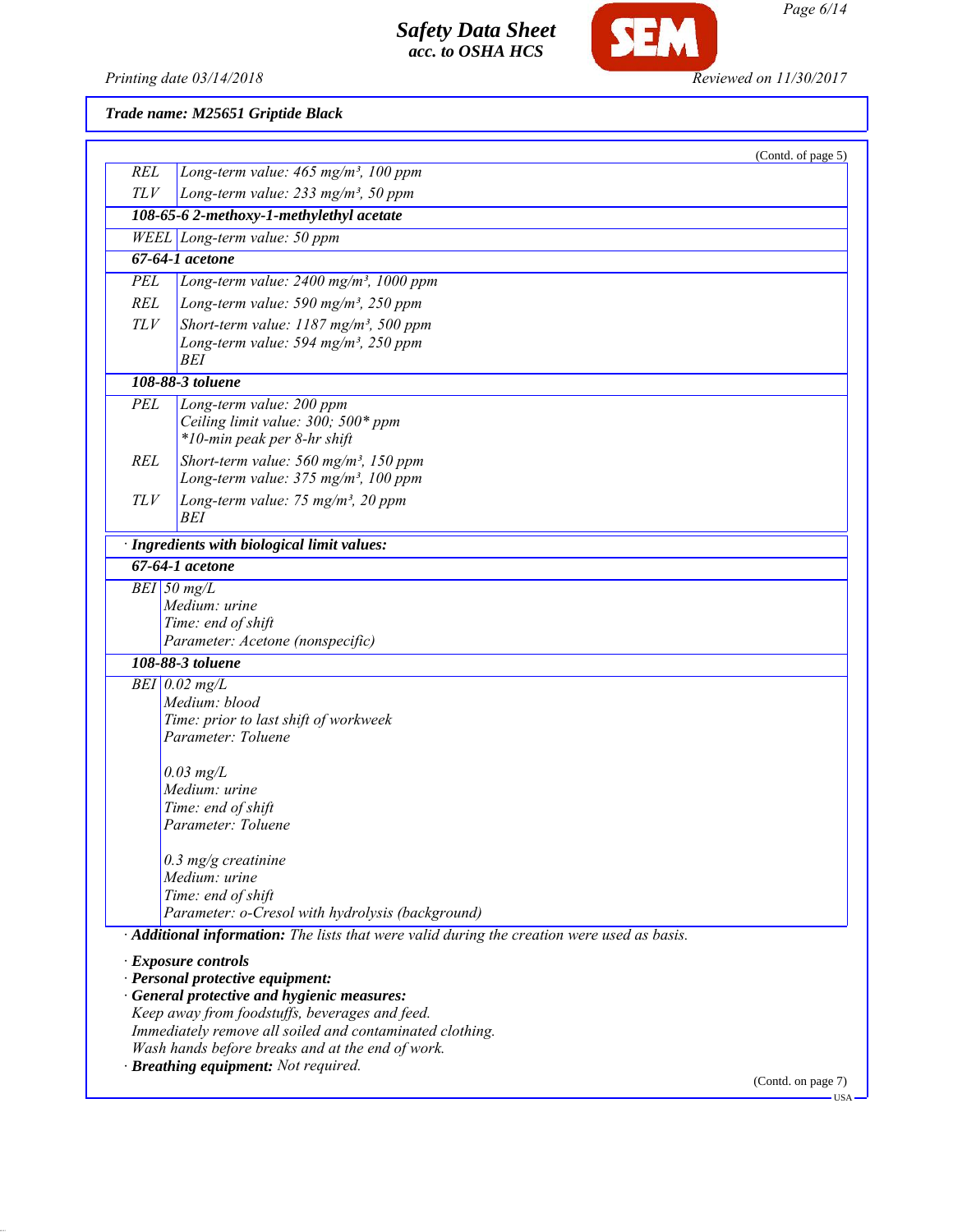

(Contd. of page 6)

#### *Trade name: M25651 Griptide Black*

#### *· Protection of hands:*

*Due to missing tests no recommendation to the glove material can be given for the product/ the preparation/ the chemical mixture.*

*Selection of the glove material on consideration of the penetration times, rates of diffusion and the degradation*



*Protective gloves*

*The glove material has to be impermeable and resistant to the product/ the substance/ the preparation.*

#### *· Material of gloves*

*The selection of the suitable gloves does not only depend on the material, but also on further marks of quality and varies from manufacturer to manufacturer. As the product is a preparation of several substances, the resistance of the glove material can not be calculated in advance and has therefore to be checked prior to the application. · Penetration time of glove material*

*The exact break trough time has to be found out by the manufacturer of the protective gloves and has to be observed.*

*· Eye protection:*



*Tightly sealed goggles*

| · Information on basic physical and chemical properties |                                                          |
|---------------------------------------------------------|----------------------------------------------------------|
| <b>General Information</b>                              |                                                          |
| $\cdot$ Appearance:<br>Form:                            |                                                          |
| Color:                                                  | Liquid<br>White                                          |
| $\cdot$ Odor:                                           | Characteristic                                           |
| • Odor threshold:                                       | Not determined.                                          |
| $\cdot$ pH-value:                                       | Not determined.                                          |
| $\cdot$ Change in condition                             |                                                          |
| <b>Melting point/Melting range:</b>                     | Undetermined.                                            |
| <b>Boiling point/Boiling range:</b>                     | $97.9 \degree C$                                         |
| · Flash point:                                          | 15 °C                                                    |
| · Flammability (solid, gaseous):                        | Not applicable.                                          |
| · Ignition temperature:                                 | 370 $^{\circ}C$                                          |
| $\cdot$ Decomposition temperature:                      | Not determined.                                          |
| · Auto igniting:                                        | Product is not selfigniting.                             |
| $\cdot$ Danger of explosion:                            | In use, may form flammable/explosive vapour-air mixture. |
| $\cdot$ Explosion limits:                               |                                                          |
| Lower:                                                  | 1.2 Vol $\%$                                             |
| <b>Upper:</b>                                           | 7.5 $Vol\%$                                              |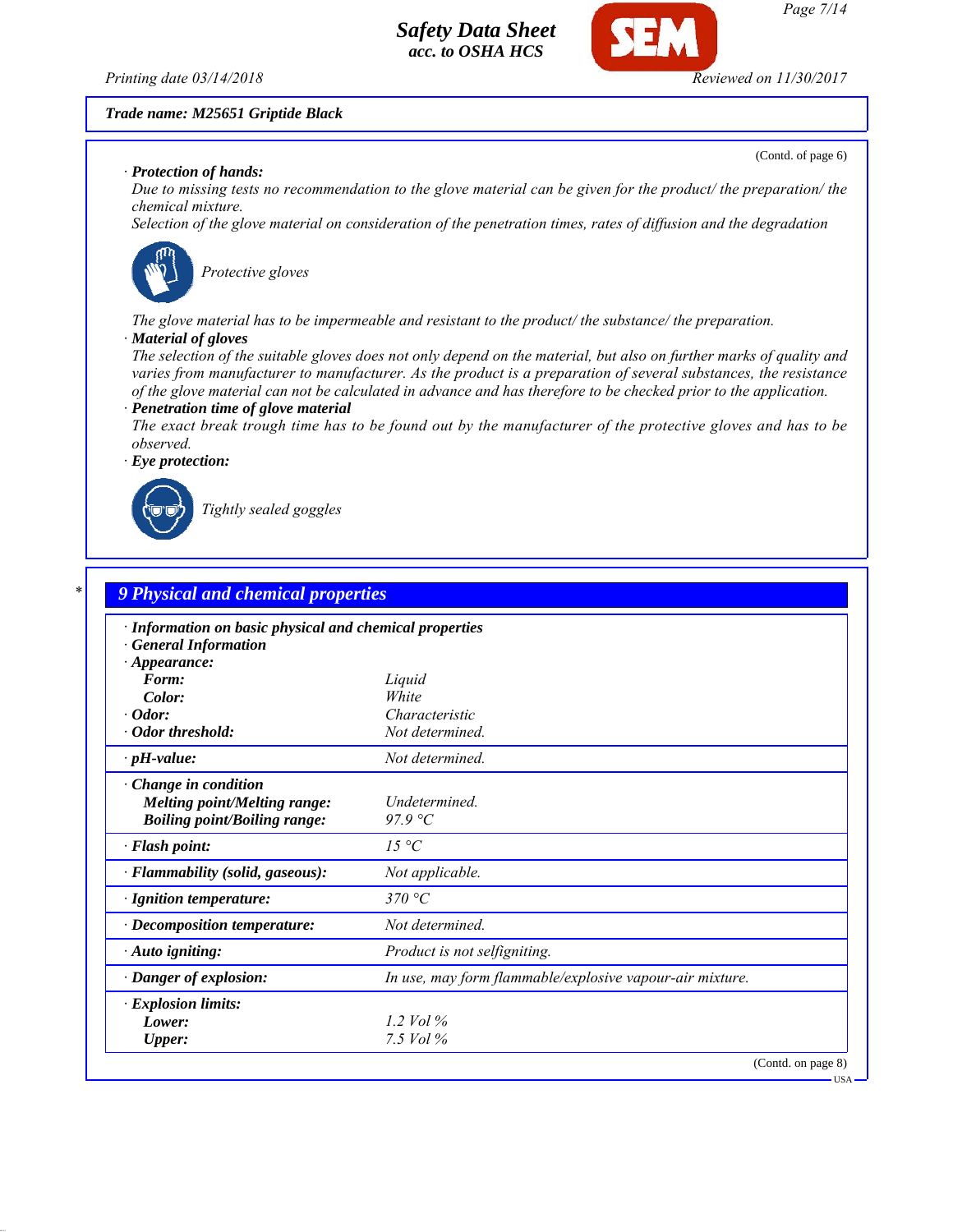

*Printing date 03/14/2018 Reviewed on 11/30/2017*

*Trade name: M25651 Griptide Black*

|                                                            | (Contd. of page 7)                         |  |
|------------------------------------------------------------|--------------------------------------------|--|
| $\cdot$ Vapor pressure at 20 $\cdot$ C:                    | $10.7$ $hPa$                               |  |
| $\cdot$ Density at 20 $\cdot$ C:                           | $1.15977$ g/cm <sup>3</sup>                |  |
| $\cdot$ Relative density                                   | Not determined.                            |  |
| · Vapor density                                            | Not determined.                            |  |
| · Evaporation rate                                         | Not determined.                            |  |
| · Solubility in / Miscibility with                         |                                            |  |
| Water:                                                     | Not miscible or difficult to mix.          |  |
| · Partition coefficient (n-octanol/water): Not determined. |                                            |  |
| $\cdot$ Viscosity:                                         |                                            |  |
| Dynamic:                                                   | Not determined.                            |  |
| Kinematic:                                                 | Not determined.                            |  |
| · Solvent content:                                         |                                            |  |
| Organic solvents:                                          | 24.1%                                      |  |
| Water:                                                     | $0.1\%$                                    |  |
| <b>VOC</b> content:                                        | 16.40%                                     |  |
|                                                            | 194.2 g/l / 1.62 lb/gl                     |  |
| Solids content:                                            | 75.9%                                      |  |
| Other information                                          | No further relevant information available. |  |

### *\* 10 Stability and reactivity*

*· Reactivity No further relevant information available.*

*· Chemical stability*

- *· Thermal decomposition / conditions to be avoided: No decomposition if used according to specifications.*
- *· Possibility of hazardous reactions No dangerous reactions known.*
- *· Conditions to avoid No further relevant information available.*
- *· Incompatible materials: No further relevant information available.*
- *· Hazardous decomposition products: No dangerous decomposition products known.*

# *\* 11 Toxicological information*

- *· Information on toxicological effects*
- *· Acute toxicity:*
- *· Primary irritant effect:*
- *· on the skin: No irritant effect.*
- *· on the eye: No irritating effect.*
- *· Sensitization: Sensitization possible through skin contact.*
- *· Additional toxicological information:*

*The product shows the following dangers according to internally approved calculation methods for preparations: Irritant*

#### *· Carcinogenic categories*

*· IARC (International Agency for Research on Cancer)*

*1330-20-7 xylene 3* 

*1333-86-4 Carbon black 2B*

(Contd. on page 9)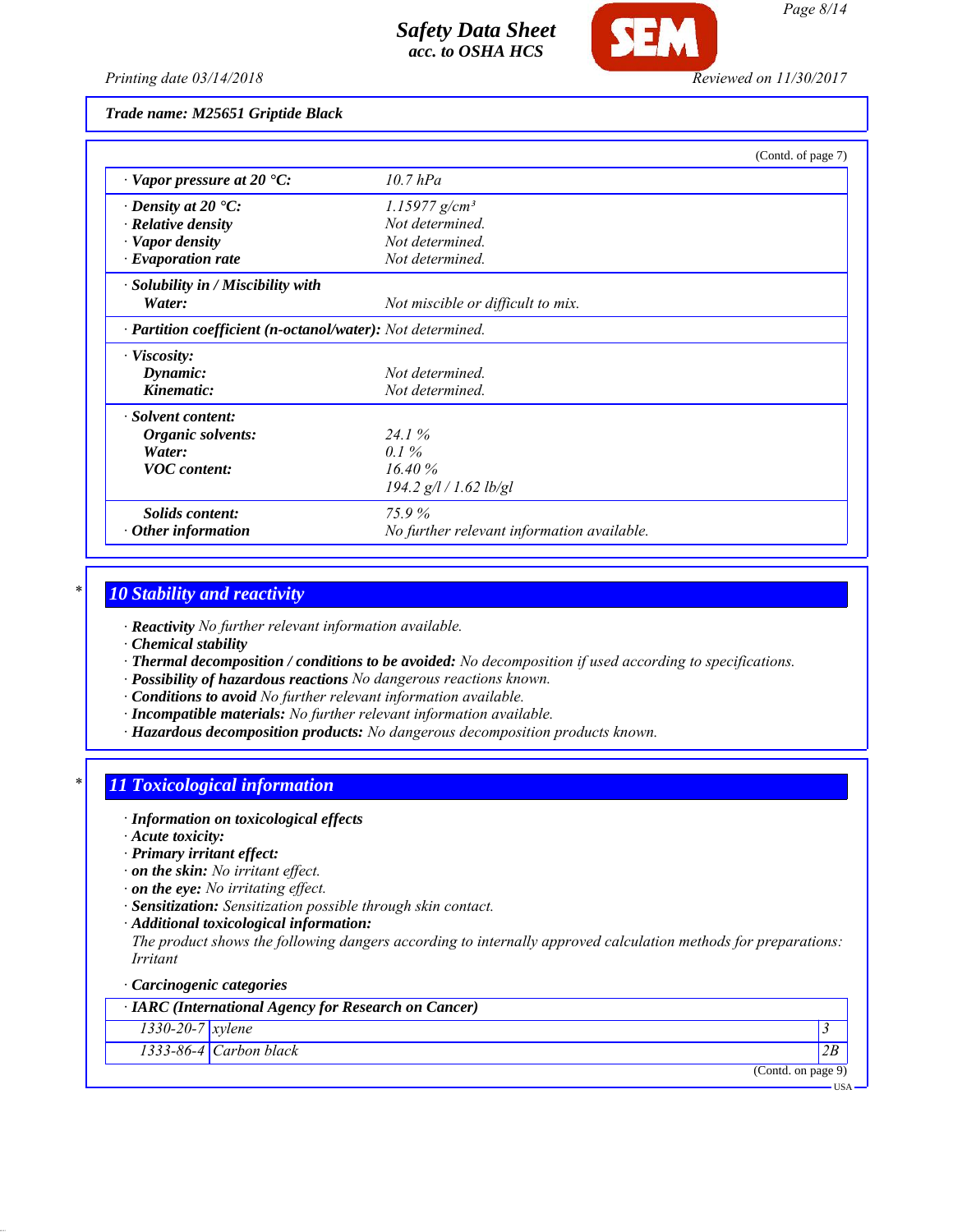

*Trade name: M25651 Griptide Black*

|                                                         | (Contd. of page 8) |
|---------------------------------------------------------|--------------------|
| $108-88-3$ toluene                                      |                    |
| $\sqrt{14808 - 60 - 7}$ Quartz (SiO2)                   |                    |
| 111-76-2 2-butoxyethanol                                |                    |
| $100-41-4$ ethylbenzene                                 | 2B                 |
| · NTP (National Toxicology Program)                     |                    |
| 14808-60-7 Quartz (SiO2)                                | K                  |
| · OSHA-Ca (Occupational Safety & Health Administration) |                    |
| None of the ingredients is listed.                      |                    |
|                                                         |                    |

# *\* 12 Ecological information*

#### *· Toxicity*

- *· Aquatic toxicity: No further relevant information available.*
- *· Persistence and degradability No further relevant information available.*
- *· Behavior in environmental systems:*
- *· Bioaccumulative potential No further relevant information available.*
- *· Mobility in soil No further relevant information available.*
- *· Additional ecological information:*

*· General notes:*

*Water hazard class 1 (Self-assessment): slightly hazardous for water*

*Do not allow undiluted product or large quantities of it to reach ground water, water course or sewage system.*

- *· Results of PBT and vPvB assessment*
- *· PBT: Not applicable.*
- *· vPvB: Not applicable.*
- *· Other adverse effects No further relevant information available.*

### *13 Disposal considerations*

*· Waste treatment methods*

*· Recommendation:*

*Must not be disposed of together with household garbage. Do not allow product to reach sewage system.*

- *· Uncleaned packagings:*
- *· Recommendation: Disposal must be made according to official regulations.*

| $\cdot$ UN-Number<br>· DOT, ADR, IMDG, IATA | <i>UN1263</i>                      |  |
|---------------------------------------------|------------------------------------|--|
| $\cdot$ UN proper shipping name             |                                    |  |
| $\cdot$ DOT                                 | Paint                              |  |
| $\cdot$ ADR                                 | 1263 Paint, special provision 640D |  |
| $\cdot$ IMDG, IATA                          | <i>PAINT</i>                       |  |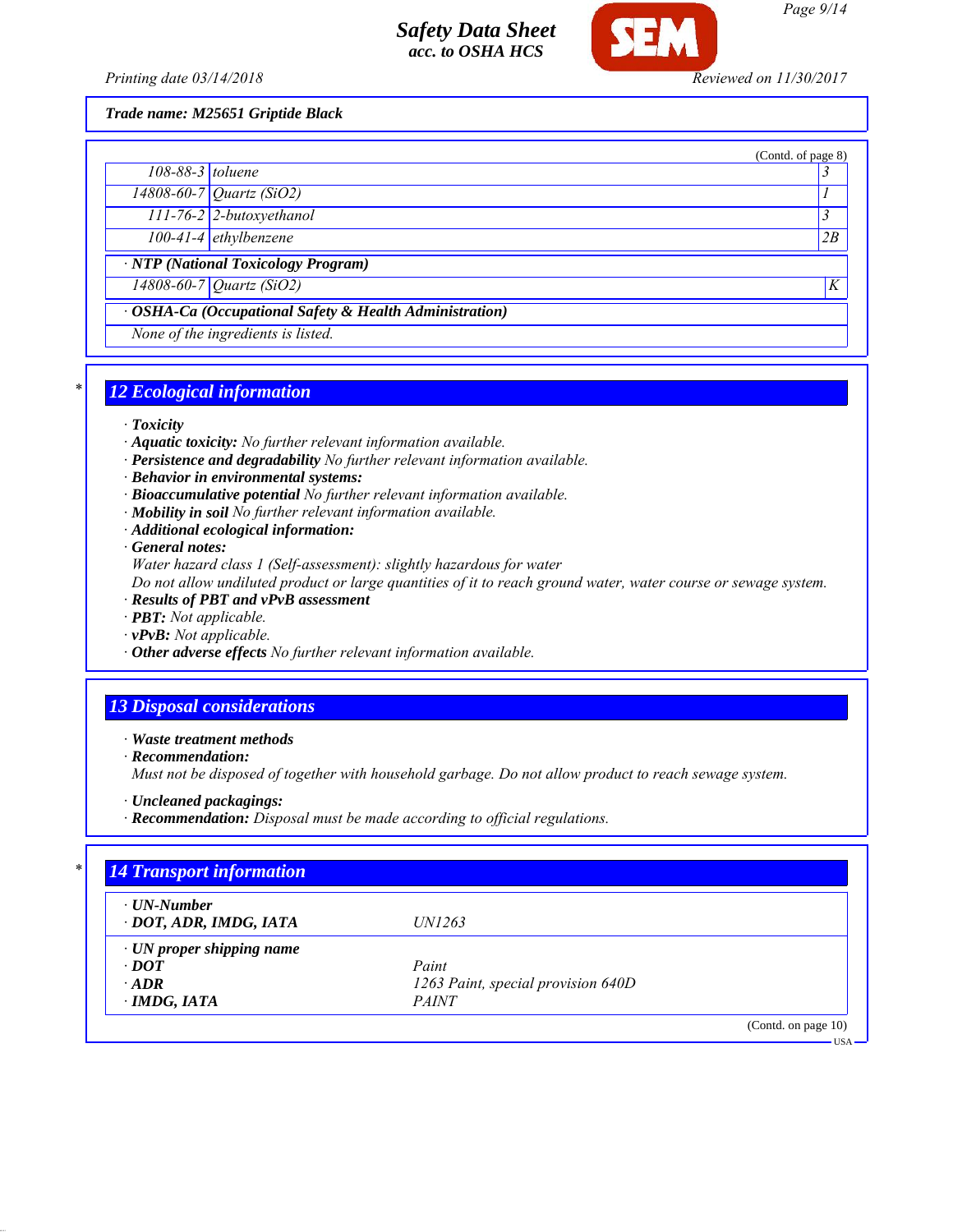

Printing date 03/14/2018 **Reviewed on 11/30/2017** 

*Trade name: M25651 Griptide Black*

|                                                                     | (Contd. of page 9)                               |
|---------------------------------------------------------------------|--------------------------------------------------|
| · Transport hazard class(es)                                        |                                                  |
| $\cdot$ DOT                                                         |                                                  |
|                                                                     |                                                  |
|                                                                     |                                                  |
|                                                                     |                                                  |
|                                                                     |                                                  |
| · Class                                                             | 3 Flammable liquids                              |
| · Label                                                             | 3                                                |
| ADR, IMDG, IATA                                                     |                                                  |
|                                                                     |                                                  |
|                                                                     |                                                  |
|                                                                     |                                                  |
|                                                                     |                                                  |
| · Class                                                             | 3 Flammable liquids                              |
| $\cdot$ Label                                                       | 3                                                |
| · Packing group                                                     |                                                  |
| · DOT, ADR, IMDG, IATA                                              | $I\!I$                                           |
|                                                                     |                                                  |
| · Environmental hazards:<br>$\cdot$ Marine pollutant:               | N <sub>o</sub>                                   |
|                                                                     |                                                  |
| · Special precautions for user                                      | Warning: Flammable liquids                       |
| · EMS Number:                                                       | $F-E, S-E$                                       |
| · Stowage Category                                                  | B                                                |
| · Transport in bulk according to Annex II of                        |                                                  |
| <b>MARPOL73/78 and the IBC Code</b>                                 | Not applicable.                                  |
| · Transport/Additional information:                                 |                                                  |
| $\cdot$ DOT                                                         |                                                  |
| · Quantity limitations                                              | On passenger aircraft/rail: 5 L                  |
|                                                                     | On cargo aircraft only: 60 L                     |
|                                                                     |                                                  |
| $\cdot$ ADR                                                         | Code: E2                                         |
| $\cdot$ Excepted quantities (EQ)                                    | Maximum net quantity per inner packaging: 30 ml  |
|                                                                     | Maximum net quantity per outer packaging: 500 ml |
|                                                                     |                                                  |
| $\cdot$ IMDG                                                        | <i>5L</i>                                        |
| $\cdot$ Limited quantities (LQ)<br>$\cdot$ Excepted quantities (EQ) | Code: E2                                         |
|                                                                     | Maximum net quantity per inner packaging: 30 ml  |
|                                                                     | Maximum net quantity per outer packaging: 500 ml |
|                                                                     |                                                  |
| · UN "Model Regulation":                                            | UN 1263 PAINT, SPECIAL PROVISION 640D, 3, II     |

(Contd. on page 11)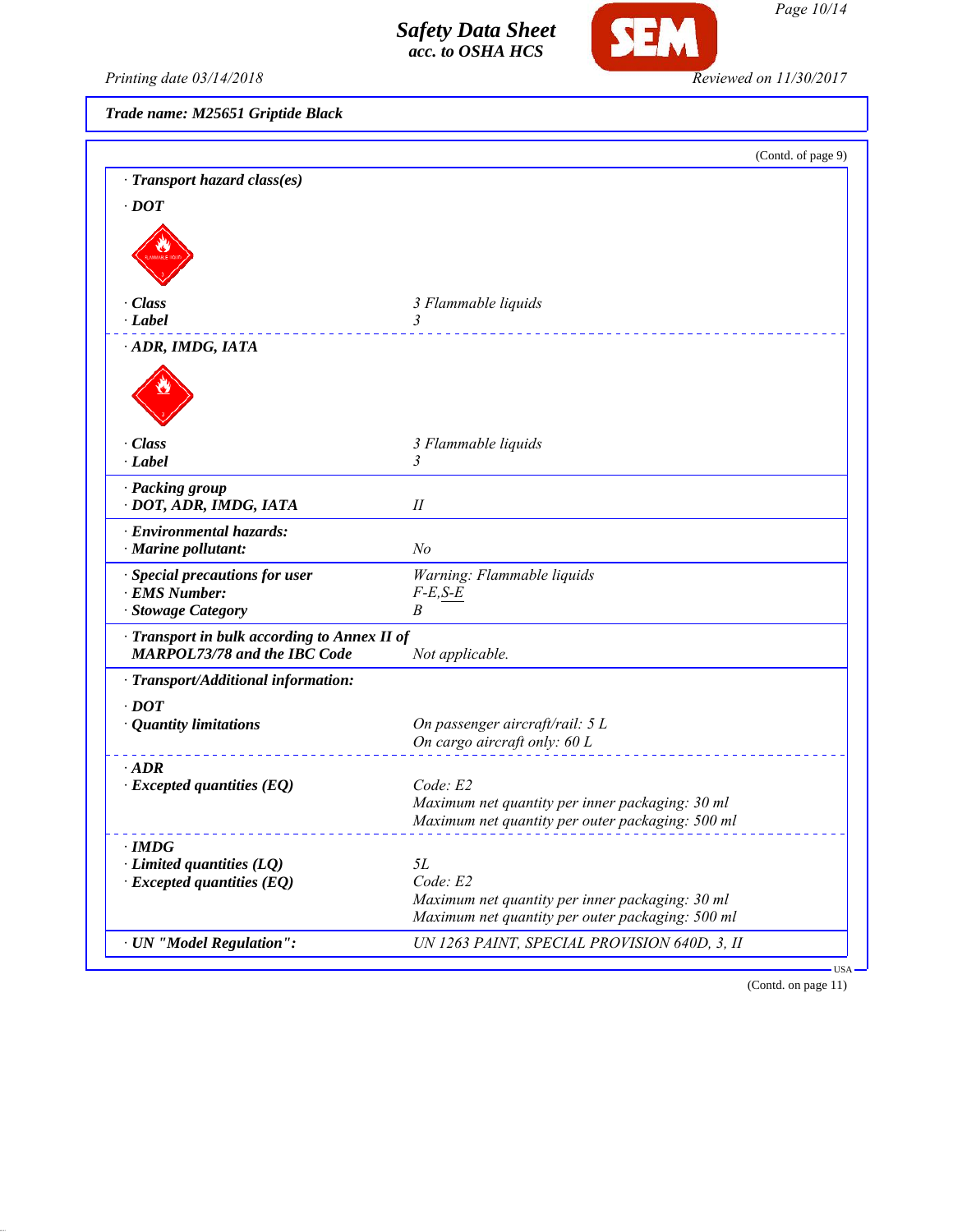

*Page 11/14*

*Printing date 03/14/2018 Reviewed on 11/30/2017*

**SEM** 

*Trade name: M25651 Griptide Black*

(Contd. of page 10)

| $*1$ |  |  |                                  |  |
|------|--|--|----------------------------------|--|
|      |  |  | <b>15 Regulatory information</b> |  |

| · Sara                 | $\cdot$ Safety, health and environmental regulations/legislation specific for the substance or mixture                                                                                                                          |
|------------------------|---------------------------------------------------------------------------------------------------------------------------------------------------------------------------------------------------------------------------------|
|                        | · Section 355 (extremely hazardous substances):                                                                                                                                                                                 |
|                        | None of the ingredient is listed.                                                                                                                                                                                               |
|                        | · Section 313 (Specific toxic chemical listings):                                                                                                                                                                               |
|                        | Acrylic Resin                                                                                                                                                                                                                   |
| 1330-20-7 xylene       |                                                                                                                                                                                                                                 |
| 108-88-3 toluene       |                                                                                                                                                                                                                                 |
|                        | 111-76-2 2-butoxyethanol                                                                                                                                                                                                        |
|                        | 100-41-4 ethylbenzene                                                                                                                                                                                                           |
|                        | · TSCA (Toxic Substances Control Act):                                                                                                                                                                                          |
|                        | 1317-65-3 GROUND CALCIUM CARBONATE                                                                                                                                                                                              |
|                        | 66070-58-4 Styrene-Ethylene/Butylene-Styrene block Copolymer                                                                                                                                                                    |
|                        | $123-86-4$ n-butyl acetate                                                                                                                                                                                                      |
|                        | 540-88-5 tert-butyl acetate                                                                                                                                                                                                     |
|                        | $110-43-0$ heptan-2-one                                                                                                                                                                                                         |
|                        | 25053-09-2 Acrylic Polymer                                                                                                                                                                                                      |
|                        | 108-65-6 2-methoxy-1-methylethyl acetate                                                                                                                                                                                        |
|                        | $\overline{67-64-1}$ acetone                                                                                                                                                                                                    |
| $1330 - 20 - 7$ xylene |                                                                                                                                                                                                                                 |
|                        | 1333-86-4 Carbon black                                                                                                                                                                                                          |
|                        | $104810-48-2$ poly(oxy-1,2-ethanediyl), $\alpha$ -[3-(2H-benzotriazol-2-yl)-5-(1,1-dimethylethyl)-4-hydroxyphenyl]-<br>l-oxopropyl]-ω-hydroxy-                                                                                  |
|                        | 104810-47-1 poly(oxy-1,2-ethanediyl), a-[3-[3-(2H-benzotriazol-2-yl)-5-(1,1-dimethylethyl)-4-hydroxyphenyl]-<br>$1$ -oxopropyl]- $\omega$ -[3-(2H- benzotriazol-2-yl)-5-(1,1-dimethylethyl)-4-hydroxyphenyl]-1-<br>oxopropoxy]- |
|                        | $41556-26-7$ bis(1,2,2,6,6-Pentamethyl-4-piperidinyl) sebacate                                                                                                                                                                  |
|                        | 64742-88-7 Solvent naphtha (petroleum), medium aliph.                                                                                                                                                                           |
| 108-88-3 toluene       |                                                                                                                                                                                                                                 |
|                        | 25322-68-3 Polyethylene glycol                                                                                                                                                                                                  |
|                        | 82919-37-7 Methyl (1,2,2,6,6,- pentamethyl-4-piperidinyl) sebacate                                                                                                                                                              |
|                        | 77-58-7 dibutyltin dilaurate                                                                                                                                                                                                    |
|                        | 9038-95-3 OXIRANE, ME, POLYMER                                                                                                                                                                                                  |
|                        | $14808 - 60 - 7$ <i>Quartz (SiO2)</i>                                                                                                                                                                                           |
|                        | $111$ -76-2 2-butoxyethanol                                                                                                                                                                                                     |
|                        | 106-79-6 Dimethyl sebacate(Impurity)                                                                                                                                                                                            |
|                        | 100-41-4 ethylbenzene                                                                                                                                                                                                           |
|                        | 19549-80-5 $\vert$ 4,6-dimethylheptan-2-one                                                                                                                                                                                     |
|                        | $108-83-8$ 2,6-dimethylheptan-4-one                                                                                                                                                                                             |
|                        | $2403-89-6$ 4-Piperidinol, 1,2,2,6,6 pentamethyl- (Impurity)                                                                                                                                                                    |
| 7732-18-5 water        |                                                                                                                                                                                                                                 |
|                        | (Contd. on page 12)                                                                                                                                                                                                             |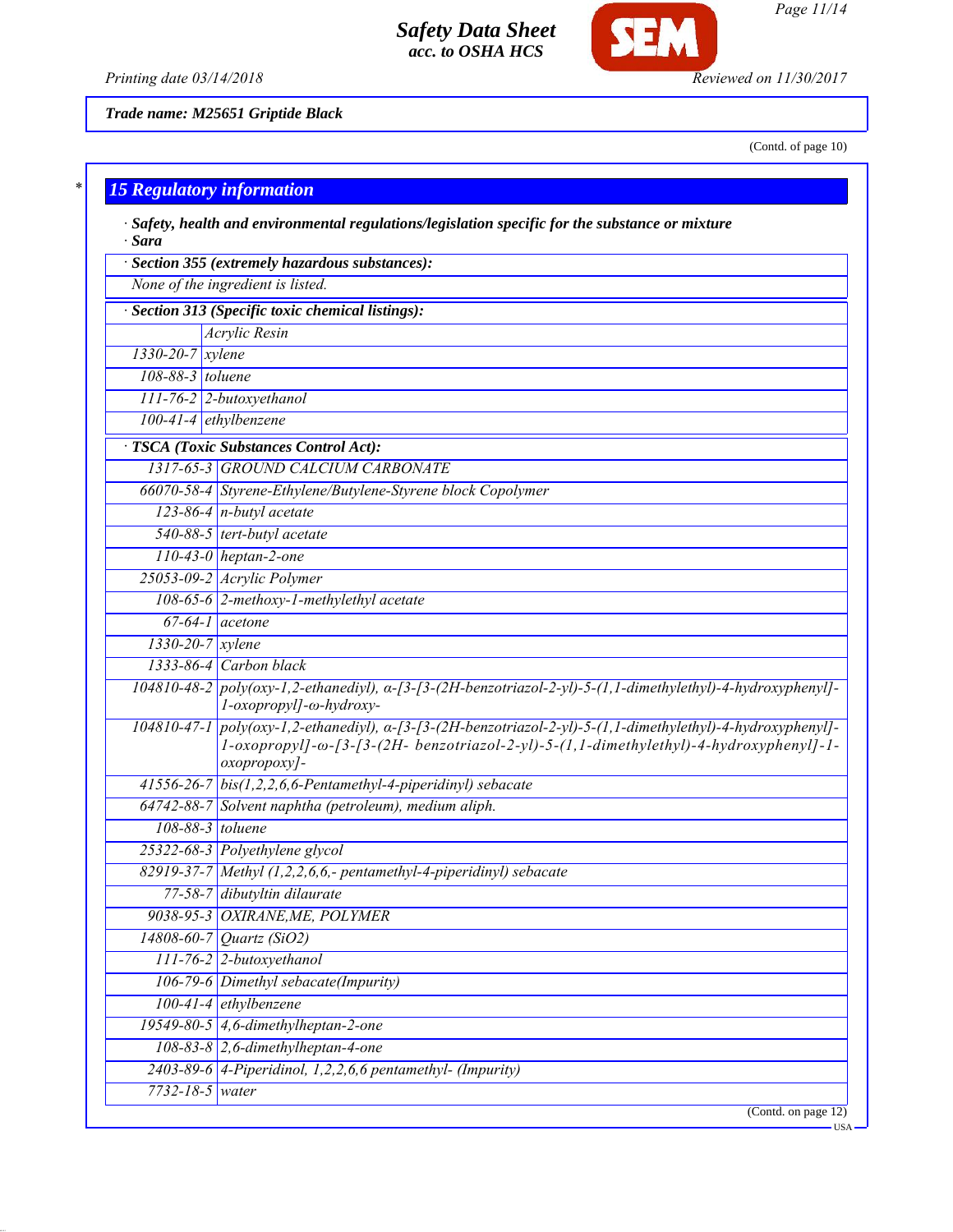

*Page 12/14*

*Printing date 03/14/2018 Reviewed on 11/30/2017*

*Trade name: M25651 Griptide Black*

|                        | · TSCA new (21st Century Act) (Substances not listed)              | (Contd. of page 11) |
|------------------------|--------------------------------------------------------------------|---------------------|
|                        | 25053-09-2 Acrylic Polymer                                         |                     |
| · Proposition 65       |                                                                    |                     |
|                        | Chemicals known to cause cancer:                                   |                     |
| $1330-20-7$ xylene     |                                                                    |                     |
|                        | $1333-86-4$ Carbon black                                           |                     |
|                        | 14808-60-7 Quartz (SiO2)                                           |                     |
|                        | $100-41-4$ ethylbenzene                                            |                     |
|                        | Chemicals known to cause reproductive toxicity for females:        |                     |
|                        | None of the ingredients is listed.                                 |                     |
|                        | · Chemicals known to cause reproductive toxicity for males:        |                     |
|                        | None of the ingredients is listed.                                 |                     |
|                        | · Chemicals known to cause developmental toxicity:                 |                     |
| 108-88-3 toluene       |                                                                    |                     |
|                        | · Cancerogenity categories                                         |                     |
|                        | <b>EPA</b> (Environmental Protection Agency)                       |                     |
| $67-64-1$ acetone      |                                                                    | Ι                   |
| $1330 - 20 - 7$ xylene |                                                                    | I                   |
| 108-88-3 toluene       |                                                                    | II                  |
|                        | 111-76-2 2-butoxyethanol                                           | NL                  |
|                        | $100-41-4$ ethylbenzene                                            | $\overline{D}$      |
|                        | · TLV (Threshold Limit Value established by ACGIH)                 |                     |
|                        | $67-64-1$ acetone                                                  | A4                  |
| $1330 - 20 - 7$ xylene |                                                                    | A4                  |
|                        | 1333-86-4 Carbon black                                             | A4                  |
| 108-88-3 toluene       |                                                                    | A4                  |
|                        | 77-58-7 dibutyltin dilaurate                                       | A4                  |
|                        | 14808-60-7 Quartz (SiO2)                                           | $\overline{A2}$     |
|                        | 111-76-2 2-butoxyethanol                                           | A3                  |
|                        | 100-41-4 ethylbenzene                                              | A3                  |
|                        | · NIOSH-Ca (National Institute for Occupational Safety and Health) |                     |
|                        | $1333-86-4$ Carbon black                                           |                     |
|                        | 14808-60-7 Quartz (SiO2)                                           |                     |

*· GHS label elements The product is classified and labeled according to the Globally Harmonized System (GHS). · Hazard pictograms*



*· Signal word Danger*

*· Hazard-determining components of labeling: bis(1,2,2,6,6-Pentamethyl-4-piperidinyl) sebacate*

(Contd. on page 13)

USA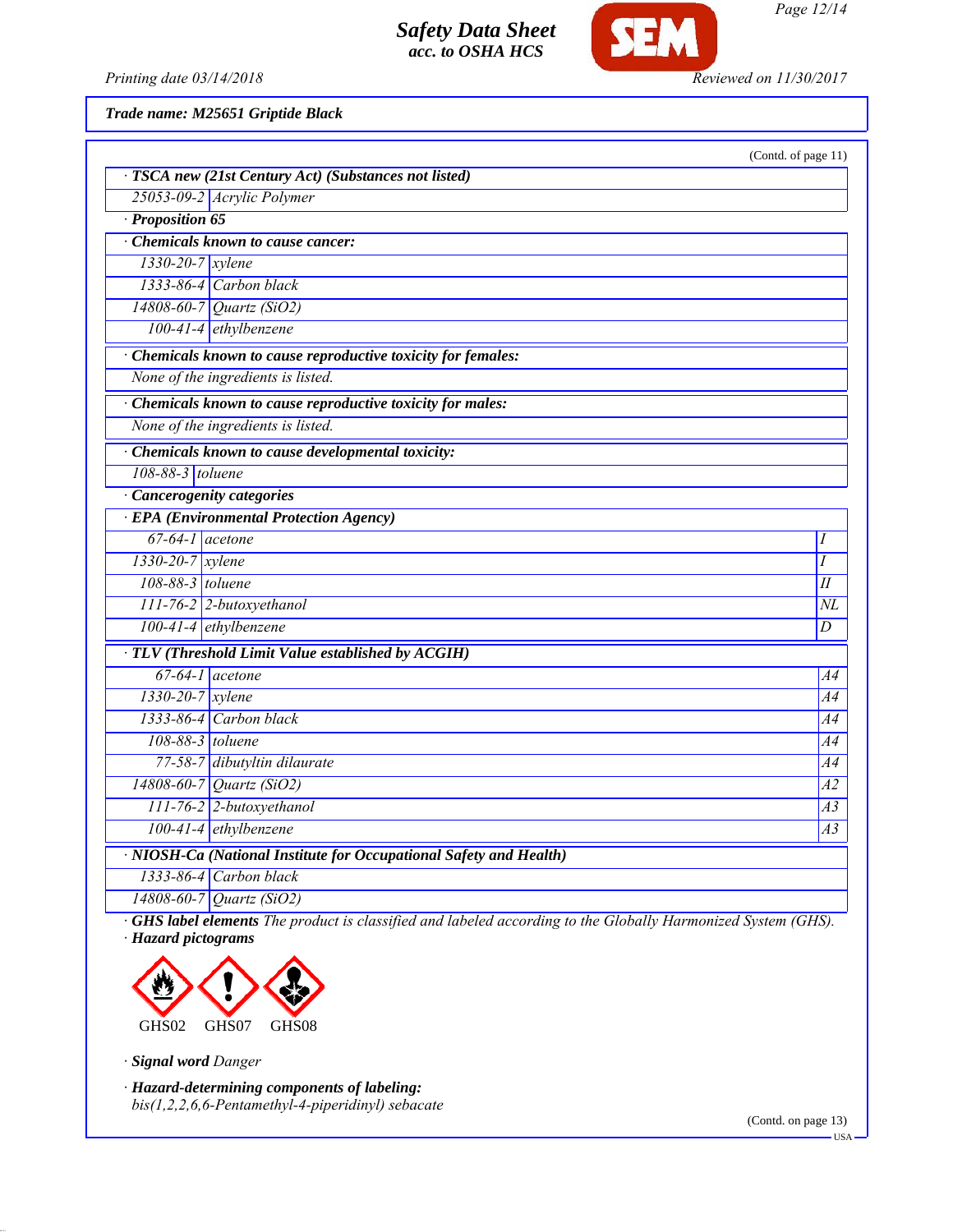*Printing date 03/14/2018 Reviewed on 11/30/2017*

*Trade name: M25651 Griptide Black*

|                             | (Contd. of page 12)                                                                                           |
|-----------------------------|---------------------------------------------------------------------------------------------------------------|
| $\cdot$ Hazard statements   |                                                                                                               |
|                             | H225 Highly flammable liquid and vapor.                                                                       |
|                             | H317 May cause an allergic skin reaction.                                                                     |
|                             | H361 Suspected of damaging fertility or the unborn child.                                                     |
| · Precautionary statements  |                                                                                                               |
| P <sub>201</sub>            | Obtain special instructions before use.                                                                       |
| <i>P202</i>                 | Do not handle until all safety precautions have been read and understood.                                     |
| P210                        | Keep away from heat/sparks/open flames/hot surfaces. - No smoking.                                            |
| P233                        | Keep container tightly closed.                                                                                |
| <i>P240</i>                 | Ground/bond container and receiving equipment.                                                                |
| <i>P241</i>                 | Use explosion-proof electrical/ventilating/lighting/equipment.                                                |
| P242                        | Use only non-sparking tools.                                                                                  |
| P <sub>243</sub>            | Take precautionary measures against static discharge.                                                         |
| <i>P261</i>                 | Avoid breathing dust/fume/gas/mist/vapors/spray                                                               |
| P272                        | Contaminated work clothing must not be allowed out of the workplace.                                          |
| P <sub>280</sub>            | Wear protective gloves/protective clothing/eye protection/face protection.                                    |
|                             | $P303+P361+P353$ If on skin (or hair): Take off immediately all contaminated clothing. Rinse skin with water/ |
|                             | shower.                                                                                                       |
| $P308 + P313$               | IF exposed or concerned: Get medical advice/attention.                                                        |
| <i>P321</i>                 | Specific treatment (see on this label).                                                                       |
| $P333 + P313$               | If skin irritation or rash occurs: Get medical advice/attention.                                              |
| P363                        | Wash contaminated clothing before reuse.                                                                      |
| $P370 + P378$               | In case of fire: Use for extinction: CO2, powder or water spray.                                              |
| $P403 + P235$               | Store in a well-ventilated place. Keep cool.                                                                  |
| P <sub>405</sub>            | Store locked up.                                                                                              |
| <i>P501</i>                 | Dispose of contents/container in accordance with local/regional/national/international<br>regulations.        |
| $\sim$ $\sim$ $\sim$ $\sim$ | $1 \times 1 \times 1 \times 1 \times 1$                                                                       |

*· Chemical safety assessment: A Chemical Safety Assessment has not been carried out.*

### *\* 16 Other information*

*This information is based on our present knowledge. However, this shall not constitute a guarantee for any specific product features and shall not establish a legally valid contractual relationship.*

- *· Department issuing SDS: Environment protection department.*
- *· Contact: Rita Joiner (rjoiner@semproducts.com)*
- *· Date of preparation / last revision 03/14/2018 / 16*

- *IMDG: International Maritime Code for Dangerous Goods*
- *DOT: US Department of Transportation*
- *IATA: International Air Transport Association*
- *ACGIH: American Conference of Governmental Industrial Hygienists*
- *EINECS: European Inventory of Existing Commercial Chemical Substances ELINCS: European List of Notified Chemical Substances*
- *CAS: Chemical Abstracts Service (division of the American Chemical Society)*
- 
- *NFPA: National Fire Protection Association (USA) HMIS: Hazardous Materials Identification System (USA)*
- *VOC: Volatile Organic Compounds (USA, EU)*
- *PBT: Persistent, Bioaccumulative and Toxic*
- *vPvB: very Persistent and very Bioaccumulative*
- *NIOSH: National Institute for Occupational Safety*

(Contd. on page 14)

*<sup>·</sup> Abbreviations and acronyms:*

*RID: Règlement international concernant le transport des marchandises dangereuses par chemin de fer (Regulations Concerning the International Transport of Dangerous Goods by Rail)*

*ICAO: International Civil Aviation Organisation*

*ADR: Accord européen sur le transport des marchandises dangereuses par Route (European Agreement concerning the International Carriage of Dangerous Goods by Road)*

USA